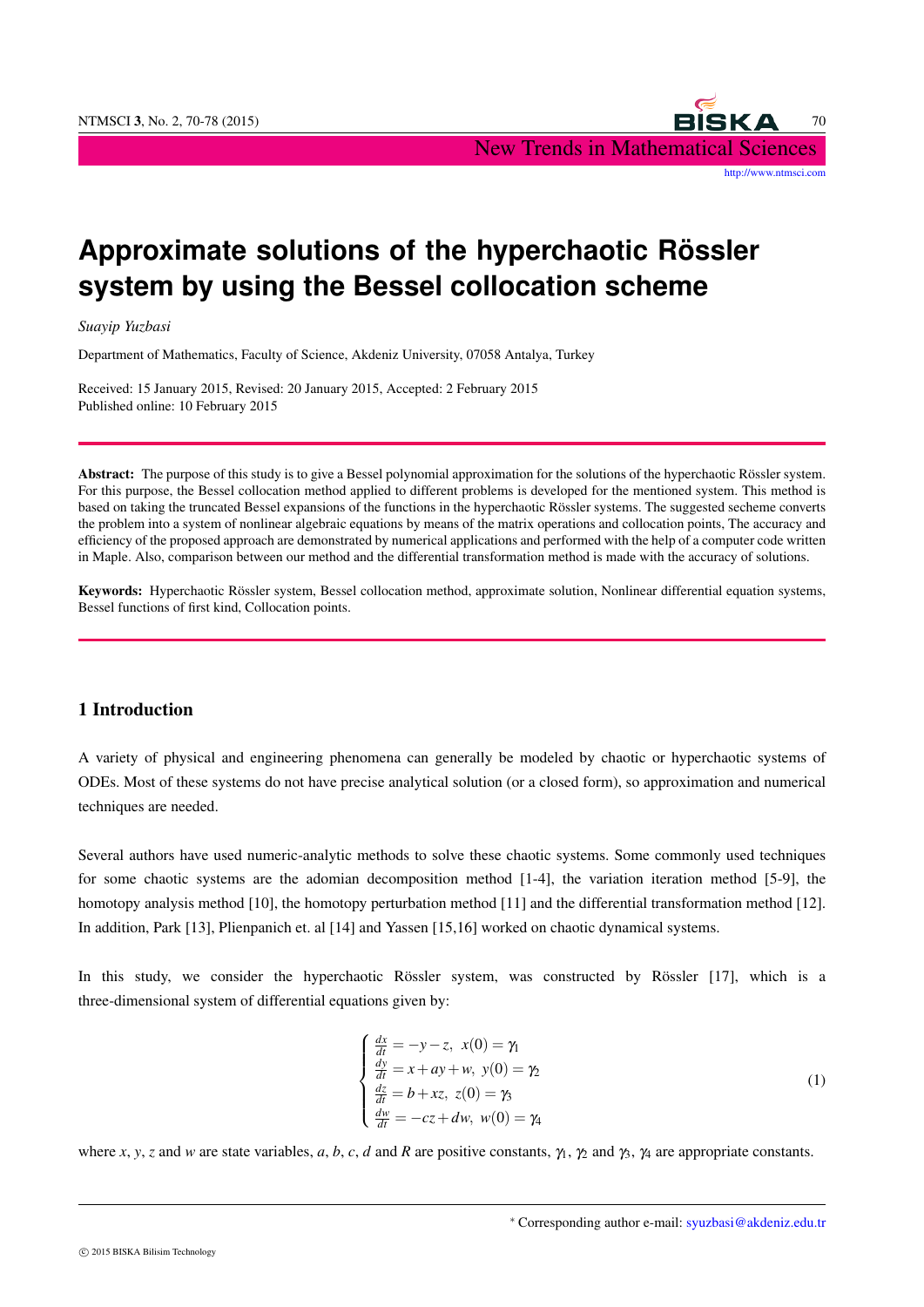

Lately, Yüzbası et.al. [20-22] have worked the Bessel collocation method to solve singular differential equations, pantograph equations, nonlinear Lan-Emden differential equations and system of linear differential equations.

In this paper, the basic ideas of the above-mentioned studies are developed and applied the hyperchaotic Rössler system which is a class of nonlinear differential equation systems.

Our aim in this article is to obtain approximate solutions of system (1) expressed in the truncated Bessel series form

$$
x(t) = \sum_{n=0}^{N} a_{1,n} J_n(t), \ y(t) = \sum_{n=0}^{N} a_{2,n} J_n(t), \ z(t) = \sum_{n=0}^{N} a_{3,n} J_n(t) \text{ and } w(t) = \sum_{n=0}^{N} a_{4,n} J_n(t)
$$
 (2)

so that  $a_{1,n}$ ,  $a_{2,n}$ ,  $a_{3,n}$  and  $a_{4,n}$  ( $n = 0, 1, 2, ..., N$ ) are the unknown Bessel coefficients and  $J_n(t)$ ,  $n = 0, 1, 2, ..., N$  are the Bessel polynomials of first kind defined by

$$
J_n(t) = \sum_{k=0}^{\left[\frac{N-n}{2}\right]} \frac{(-1)^k}{k!(k+n)!} \left(\frac{t}{2}\right)^{2k+n} \tag{3}
$$

## 2 Bessel collocation scheme for the hyperchaotic Rössler system

Firstly, let us consider the approximate solutions  $x(t)$ ,  $y(t)$ ,  $z(t)$  and  $w(t)$  of system (1) defined by the truncated Bessel series (3). We can write the functions defined in relation (2) in the matrix forms,

$$
x(t) = J(t)A_1, y(t) = J(t)A_2, z(t) = J(t)A_3 \text{ and } w(t) = J(t)A_4
$$
 (4)

where

$$
J(t) = \begin{bmatrix} J_0(t) & J_1(t) & \cdots & J_N(t) \end{bmatrix}, A_1 = \begin{bmatrix} a_{1,0} & a_{1,1} & \cdots & a_{1,N} \end{bmatrix}^T, A_2 = \begin{bmatrix} a_{2,0} & a_{2,1} & \cdots & a_{2,N} \end{bmatrix}^T
$$
  

$$
A_3 = \begin{bmatrix} a_{3,0} & a_{3,1} & \cdots & a_{3,N} \end{bmatrix}^T \text{ and } A_4 = \begin{bmatrix} a_{4,0} & a_{4,1} & \cdots & a_{4,N} \end{bmatrix}^T.
$$

Also, we can show the relations (4) in matrix forms

$$
x(t) = T(t)D^{T}A_{1}
$$
,  $y(t) = T(t)D^{T}A_{2}$ ,  $z(t) = T(t)D^{T}A_{3}$ , and  $w(t) = T(t)D^{T}A_{4}$  (5)

so that

$$
T(t) = \left[1 \ t \ t^2 \ \cdots \ t^N\right]
$$

and

if *N* is odd,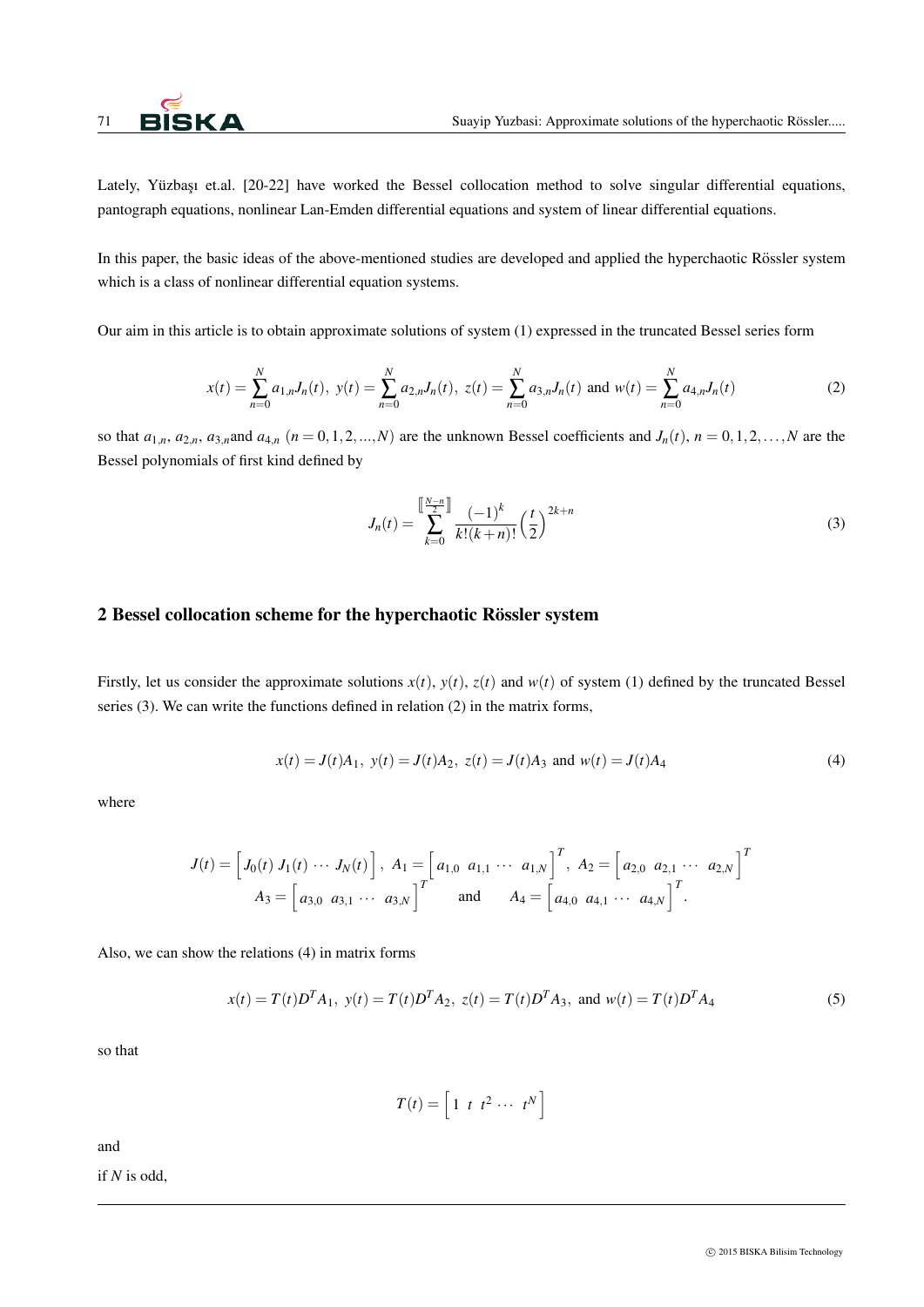$$
D = \begin{bmatrix} \frac{1}{0!0!2^{0}} & 0 & \frac{-1}{1!1!2^{2}} & \cdots & \frac{(-1)^{\frac{N-1}{2}}}{(\frac{N-1}{2})! (\frac{N-1}{2})!2^{N-1}} & 0 \\ 0 & \frac{1}{0!1!2^{1}} & 0 & \cdots & 0 & \frac{(-1)^{\frac{N-1}{2}}}{(\frac{N-1}{2})! (\frac{N+1}{2})!2^{N}} \\ 0 & 0 & \frac{1}{0!2!2^{2}} & \cdots & \frac{(-1)^{\frac{N-3}{2}}}{(\frac{N-3}{2})! (\frac{N+1}{2})!2^{N-1}} & 0 \\ \vdots & \vdots & \vdots & \ddots & \vdots & \vdots \\ 0 & 0 & 0 & \cdots & \frac{1}{0! (N-1)!2^{N-1}} & 0 \\ 0 & 0 & 0 & \cdots & 0 & \frac{1}{0! N!2^{N}} & 0 \end{bmatrix}_{(N+1)\times (N+1)}
$$

if *N* is even,

$$
D = \begin{bmatrix} \frac{1}{0!0!2^{0}} & 0 & \frac{-1}{1!1!2^{2}} & \cdots & 0 & \frac{(-1)^{\frac{N}{2}}}{(\frac{N}{2})! (\frac{N}{2})!2^{N}} \\ 0 & \frac{1}{0!1!2^{1}} & 0 & \cdots & \frac{(-1)^{\frac{N-2}{2}}}{(\frac{N-2}{2})! (\frac{N}{2})!2^{N-1}} & 0 \\ 0 & 0 & \frac{1}{0!2!2^{2}} & \cdots & 0 & \frac{(-1)^{\frac{N-2}{2}}}{(\frac{N-2}{2})! (\frac{N+2}{2})!2^{N}} \\ \vdots & \vdots & \vdots & \ddots & \vdots & \vdots \\ 0 & 0 & 0 & \cdots & \frac{1}{0!(N-1)!2^{N-1}} & 0 \\ 0 & 0 & 0 & \cdots & 0 & \frac{1}{0!N!2^{N}} \end{bmatrix} \quad \dots
$$

On the other hand, the relation between the matrix  $T(t)$  and its derivative  $T^{(1)}(t)$  is given by

$$
T^{(1)}(t) = T(t)B^T
$$
\n<sup>(6)</sup>

where B,

$$
BT = \begin{bmatrix} 0 & 1 & 0 & \cdots & 0 \\ 0 & 0 & 2 & \cdots & 0 \\ \vdots & \vdots & \vdots & \ddots & \vdots \\ 0 & 0 & 0 & \cdots & N \\ 0 & 0 & 0 & \cdots & 0 \end{bmatrix}.
$$

y help of the relations (5) and (6) , we have the matrix relations

$$
x^{(1)}(t) = T(t)BTDTA1, y^{(1)}(t) = T(t)BTDTA2, z^{(1)}(t) = T(t)BTDTA3 and w^{(1)}(t) = T(t)BTDTA4.
$$
 (7)

We can express the matrices  $u(t)$  and  $u^{(1)}(t)$  as follows:

$$
u(t) = \bar{T}(t)\bar{D}A
$$

so that

$$
u(t) = \left[x(t) y(t) z(t) w(t)\right]^T, u^{(1)}(t) = \left[x^{(1)}(t) y^{(1)}(t) z^{(1)}(t) w^{(1)}(t)\right]^T
$$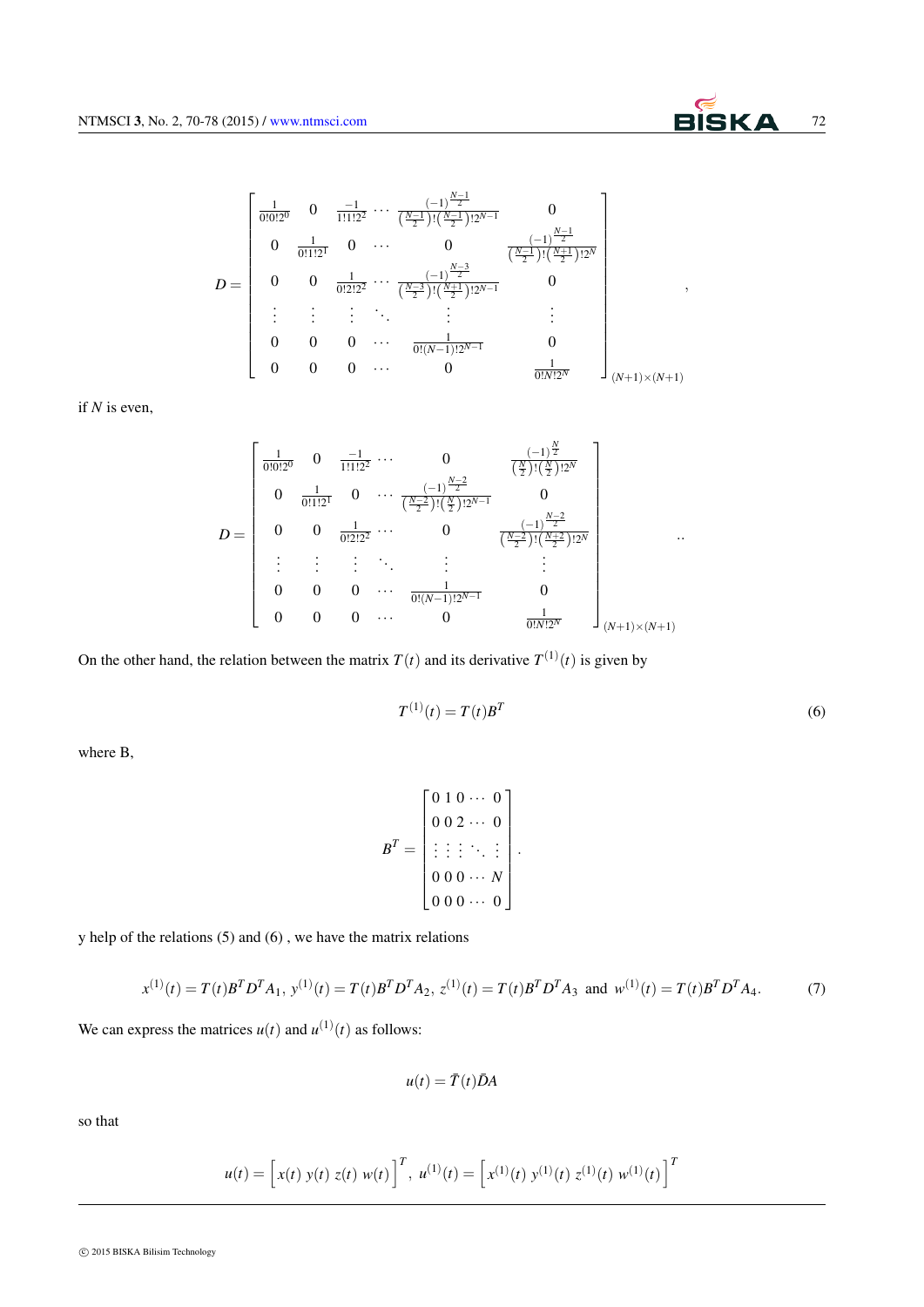

*.*

.

$$
\bar{T}(t) = \begin{bmatrix} T(t) & 0 & 0 & 0 \\ 0 & T(t) & 0 & 0 \\ 0 & 0 & T(t) & 0 \\ 0 & 0 & 0 & T(t) \end{bmatrix}, \quad \bar{D} = \begin{bmatrix} D^T & 0 & 0 & 0 \\ 0 & D^T & 0 & 0 \\ 0 & 0 & D^T & 0 \\ 0 & 0 & 0 & D^T \end{bmatrix}, \quad \bar{B} = \begin{bmatrix} B^T & 0 & 0 & 0 \\ 0 & B^T & 0 & 0 \\ 0 & 0 & B^T & 0 \\ 0 & 0 & 0 & B^T \end{bmatrix} \text{ and } A = \begin{bmatrix} A_1 \\ A_2 \\ A_3 \\ A_4 \end{bmatrix}
$$

Thus, we can indicate the system (1) with the matrix form

$$
u^{(1)}(t) - Pu(t) - R\bar{u}(t) = g
$$
\n(8)

where

$$
P = \begin{bmatrix} 0 & -1 & -1 & 0 \\ 1 & a & 0 & 1 \\ 0 & 0 & 0 & 0 \\ 0 & 0 & -c & d \end{bmatrix}, u(t) = \begin{bmatrix} x(t) \\ y(t) \\ z(t) \\ w(t) \end{bmatrix}, R = \begin{bmatrix} 0 \\ 0 \\ 1 \\ 0 \end{bmatrix}, \bar{u}(t) = [x(t)z(t)] \text{ and } g = \begin{bmatrix} 0 \\ 0 \\ b \\ 0 \end{bmatrix}
$$

We substitute the collocation points, defined by

$$
t_s = \frac{R}{N}s\tag{9}
$$

into Eq. (9), and thus, we have the matrix equation system

$$
u^{(1)}(t_s) - Pu(t_s) - R\bar{u}(t_s) = g
$$

or briefly the fundamental matrix equation is

$$
U^{(1)} - \bar{P}U - \bar{R}\bar{U} = G\tag{10}
$$

where

$$
U^{(1)} = \begin{bmatrix} u^{(1)}(t_0) \\ u^{(1)}(t_1) \\ \vdots \\ u^{(1)}(t_N) \end{bmatrix}, \bar{P} = \begin{bmatrix} P & 0 & \cdots & 0 \\ 0 & P & \cdots & 0 \\ \vdots & \vdots & \ddots & \vdots \\ 0 & 0 & \cdots & P \end{bmatrix}_{(N+1)\times(N+1)}, U = \begin{bmatrix} u(t_0) \\ u(t_1) \\ \vdots \\ u(t_N) \end{bmatrix}, G = \begin{bmatrix} g \\ g \\ \vdots \\ g \end{bmatrix}_{(N+1)\times 1},
$$
  

$$
\bar{R} = \begin{bmatrix} R & 0 & \cdots & 0 \\ 0 & R & \cdots & 0 \\ \vdots & \vdots & \ddots & \vdots \\ 0 & 0 & \cdots & R \end{bmatrix}_{(N+1)\times(N+1)},
$$
and  $\bar{U} = \begin{bmatrix} \bar{u}(t_0) \\ \bar{u}(t_1) \\ \vdots \\ \bar{u}(t_N) \end{bmatrix}.$ 

 $\mathbf{r}$ 

By using the relations (8) and the collocation points (10), we obtain recurrence relations

$$
u(t_s) = \overline{T}(t_s)\overline{D}A \text{ and } u^{(1)}(t_s) = \overline{T}(t_s)\overline{B}\overline{D}A
$$

which can be written as

$$
U = T\bar{D}A\tag{11}
$$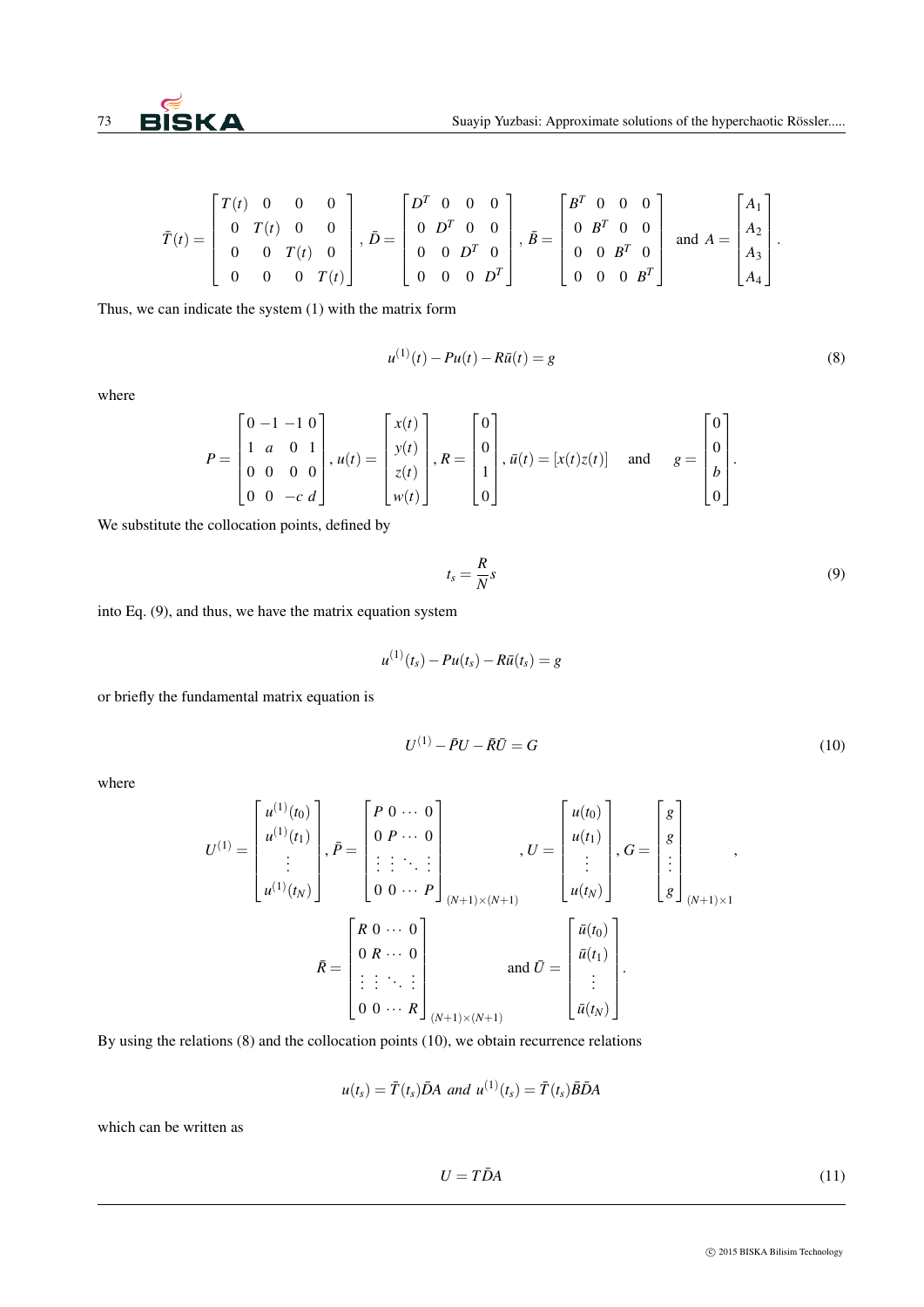where

$$
T = \left[\ \bar{T}(t_0) \ \bar{T}(t_1) \ \ldots \ \bar{T}(t_N)\right]^T, \ \bar{T}(t_s) = \left[\begin{array}{cccc} T(t_s) & 0 & 0 & 0 \\ 0 & T(t_s) & 0 & 0 \\ 0 & 0 & T(t_s) & 0 \\ 0 & 0 & 0 & T(t_s) \end{array}\right] \quad \text{and} \quad s = 0, 1, \ldots, N.
$$

By substituting the collocation points (10) into the matrix  $\bar{u}(t)$  given Eq. (9), we find the matrix form

$$
\bar{U} = \begin{bmatrix} \bar{u}(t_0) \\ \bar{u}(t_1) \\ \vdots \\ \bar{u}(t_N) \end{bmatrix} = \begin{bmatrix} z(t_0)x(t_0) \\ z(t_1)x(t_1) \\ \vdots \\ z(t_N)x(t_N) \end{bmatrix} = \bar{Z}\bar{X}
$$
(12)

where

$$
\bar{Z} = \tilde{T}\tilde{D}\bar{A}_3\tag{13}
$$

so that

$$
\tilde{T} = \begin{bmatrix} T(t_0) & 0 & \cdots & 0 \\ 0 & T(t_1) & \cdots & 0 \\ \vdots & \vdots & \ddots & \vdots \\ 0 & 0 & \cdots & T(t_N) \end{bmatrix}, \tilde{D} = \begin{bmatrix} D^T & 0 & \cdots & 0 \\ 0 & D^T & \cdots & 0 \\ \vdots & \vdots & \ddots & \vdots \\ 0 & 0 & \cdots & D^T \end{bmatrix}, \tilde{A} = \begin{bmatrix} A_3 & 0 & \cdots & 0 \\ 0 & A_3 & \cdots & 0 \\ \vdots & \vdots & \ddots & \vdots \\ 0 & 0 & \cdots & A_3 \end{bmatrix}, \tilde{T} = \begin{bmatrix} T(t_0) \\ T(t_1) \\ \vdots \\ T(t_N) \end{bmatrix},
$$

$$
\tilde{D} = \begin{bmatrix} D^T & \tilde{Z} & \tilde{Z} \\ \end{bmatrix}, \tilde{Z} = \begin{bmatrix} 0 & 0 & \cdots & 0 \\ 0 & 0 & \cdots & 0 \\ \vdots & \vdots & \ddots & \vdots \\ 0 & 0 & \cdots & 0 \end{bmatrix} \text{ and } A = \begin{bmatrix} A_1 \\ A_2 \\ A_3 \\ A_4 \\ A_4 \end{bmatrix}.
$$

When we substitute relations (12)-(14) into Eq. (11), we have fundamental matrix equation

$$
\left\{T\bar{B}\bar{D}-\bar{P}T\bar{D}-\bar{R}\tilde{T}\tilde{D}\bar{A}\tilde{J}\tilde{T}\tilde{D}\right\}A=G
$$
\n(14)

Briefly, we can write Eq. (15) as

$$
WA = G \text{ or } [W;G]; \ W = T\overline{B}\overline{D} - \overline{P}T\overline{D} - \overline{R}\widetilde{T}\widetilde{D}\overline{A}_3\widetilde{T}\widetilde{T}\mathcal{D}
$$
\n
$$
\tag{15}
$$

which corresponds to a system of the  $4(N + 1)$  nonlinear algebraic equations with the unknown Bessel coefficients  $a_{1,n}$ ,  $a_{2,n}, a_{3,n}, a_{4,n}, (n = 0, 1, 2, \ldots, N).$ 

By using the relation  $u(t)$  given in Eq.(8), the matrix form for conditions given in system (1) can be written as

$$
VA = [\gamma] \text{ or } [V; \gamma] \tag{16}
$$

so that

 $V = \bar{T}(0)\bar{D}A$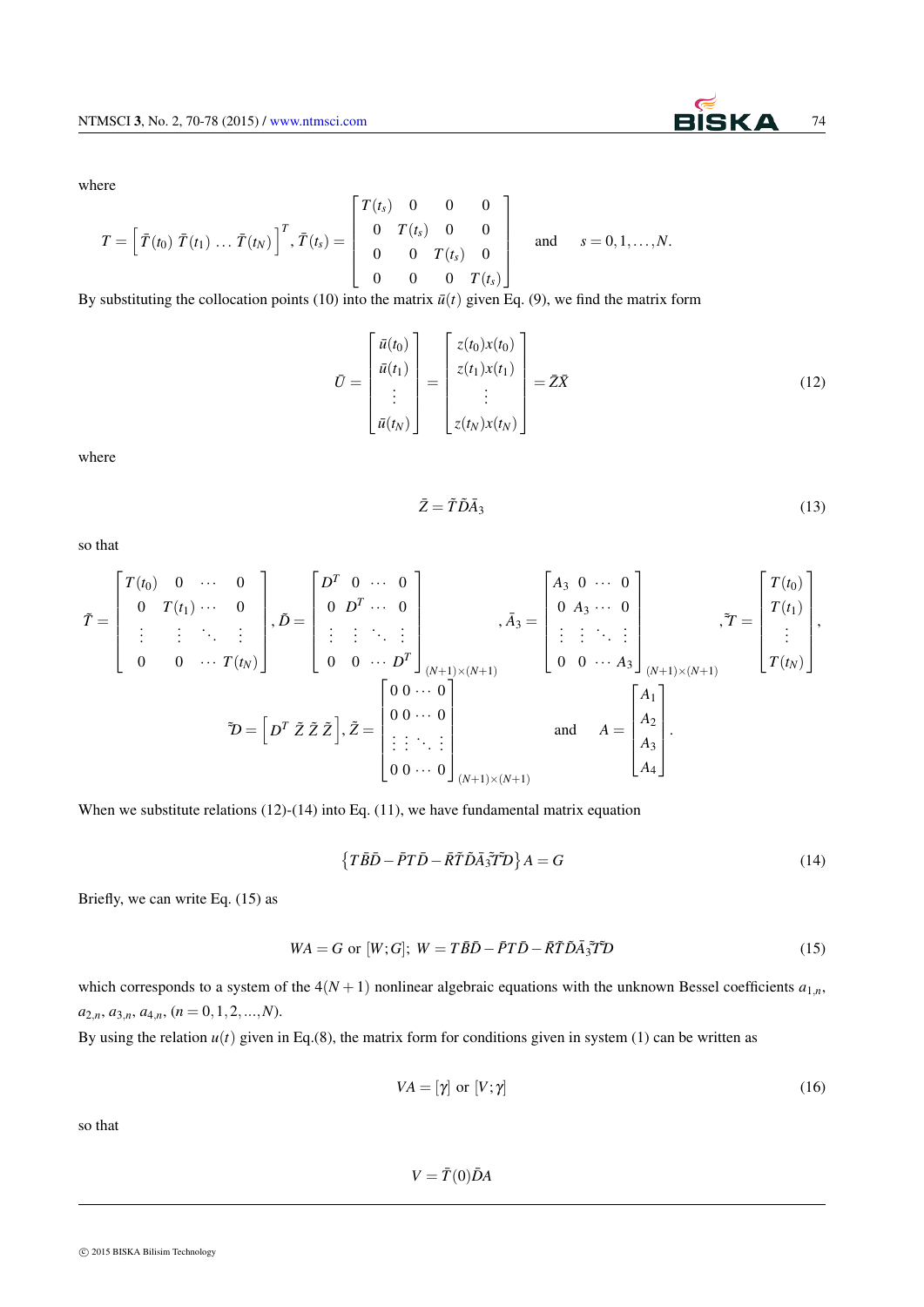and



Lastly, by replacing the rows of the matrix  $[V; \gamma]$  by two rows of the augmented matrix  $[W; G]$ , we have the new augmented matrix

$$
[\tilde{W}; \tilde{G}] \tag{17}
$$

which is a nonlinear algebraic system. The unknown the Bessel coefficients can be found by solving this system. The unknown Bessel coefficients  $a_{i,0}, a_{i,1}, \ldots, a_{i,N}$ ,  $(i = 1, 2, 3, 4)$  are substituted in Eq. (5). Thus we obtain the Bessel polynomial solutions

$$
x_N(t) = \sum_{n=0}^N a_{1,n} J_n(t), \ y_N(t) = \sum_{n=0}^N a_{2,n} J_n(t), \ z_N(t) = \sum_{n=0}^N a_{3,n} J_n(t), \text{ and } w_N(t) = \sum_{n=0}^N a_{4,n} J_n(t).
$$

We can easily check the accuracy of this solutions as follows:

Since the truncated Bessel series (2) are approximate solutions of system (1), when the function  $x_N(t)$ ,  $y_N(t)$ ,  $z_N(t)$ ,  $w_N(t)$ and theirs derivatives are substituted in system (1), the resulting equation must be satisfied approximately; that is, for  $t = t_q \in [0, R]$   $q = 0, 1, 2, \ldots$ 

$$
\begin{cases}\nE_{1,N}(t_q) = \left| x^{(1)}(t_q) + y(t_q) + z(t_q) \right| \approx 0, \\
E_{2,N}(t_q) = \left| y^{(1)}(t_q) - x(t_q) - ay(t_q) - w(t_q) \right| \approx 0, \\
E_{3,N}(t_q) = \left| z^{(1)}(t_q) - b - x(t_q)z(t_q) \right| \approx 0, \\
E_{4,N}(t_q) = \left| w^{(1)}(t_q) + cz(t_q) - dw(t_q) \right| \approx 0\n\end{cases}
$$
\n(18)

and  $E_{i,N}(t_q) \le 10^{-k_q}$ ,  $i = 1,2,3$  ( $k_q$  positive integer). If max  $10^{-k_q} = 10^{-k}$  (k positive integer) is prescribed, then the truncation limit *N* is increased until the difference  $E_{i,N}(t_q)$ ,  $(i = 1, 2, 3, 4)$  at each of the points becomes smaller than the prescribed 10*−<sup>k</sup>* , see [20-24].

#### 3 Numerical applications

In this section, we apply the presented method for solutions of the hyperchaotic Rössler system given in Eq.(1). Bessel collocation algorithm were coded in the computer algebra package Maple. In this application, all the calculations were made with Digits = 30. We also fix the values of the parameters  $a = 0.25$ ,  $b = 3$ ,  $c = 0.5$ ,  $d = 0.05$ ,  $R = 1$ , and take the initial conditions  $x(0) = -20$ ,  $y(0) = 0$ ,  $z(0) = 0$ ,  $w(0) = 15$ .

By following for  $N = 5,8,11$  the procedure given in Section 2, we obtain the approximate solutions of the non-chaotic system, respectively, as

*x*<sub>5</sub>(*t*) = −20−7*.*34344*x* + 36*.*24520*x*<sup>2</sup> − 42*.*82178*x*<sup>3</sup> + 34*.*61182*x*<sup>4</sup> − 11*.*05533*x*<sup>5</sup>,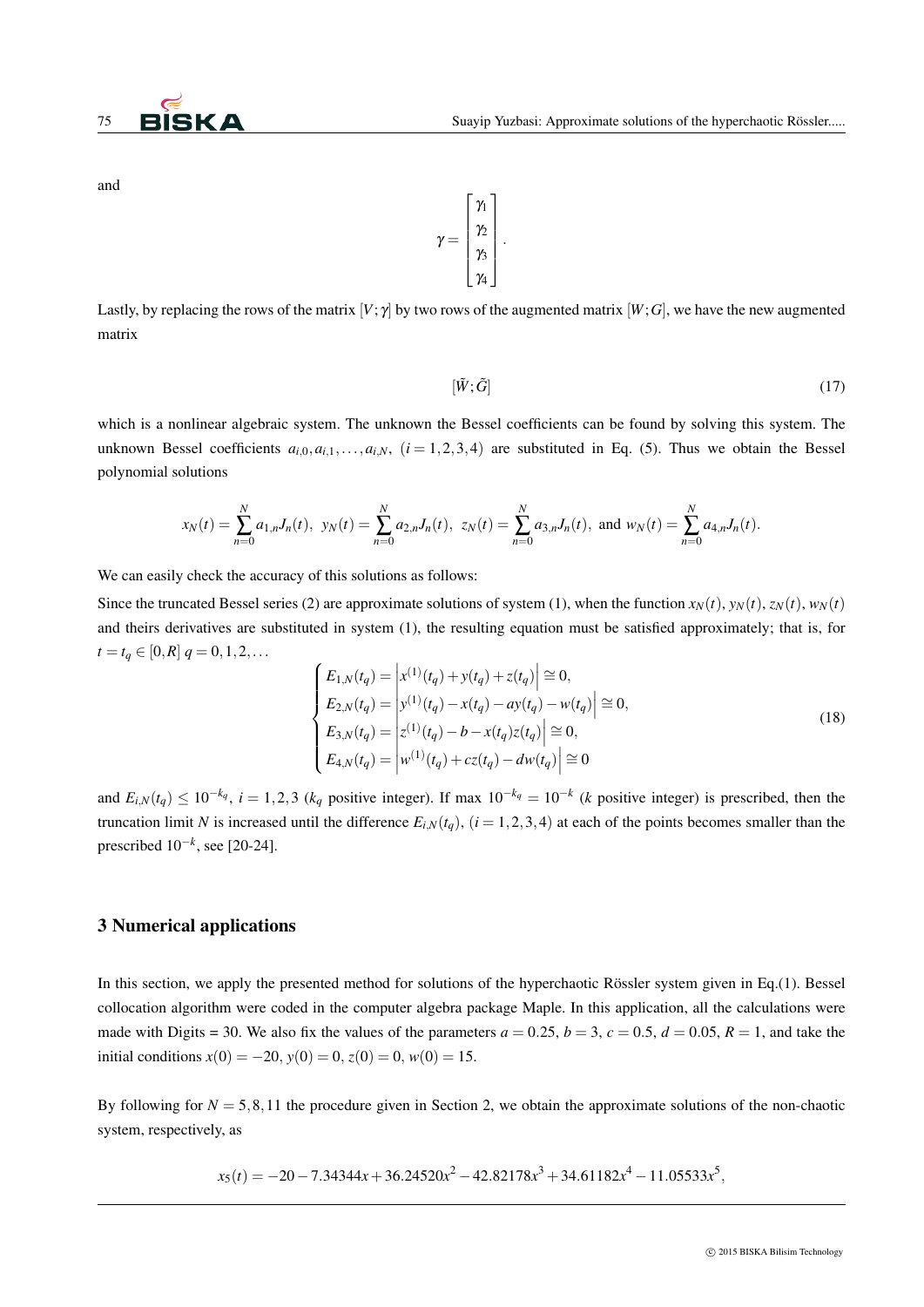

$$
y_5(t) = -20.63247x - 4.47669x^2 + 6.11875x^3 - 1.81177x^4 + .512261x^5,
$$

*z*5(*t*) = 15*−*139*.*27022*x*+491*.*84285*x* <sup>2</sup> *<sup>−</sup>*822*.*48976*<sup>x</sup>* <sup>3</sup> +655*.*25642*x* <sup>4</sup> *<sup>−</sup>*199*.*90159*<sup>x</sup>* 5 *,*

$$
w_5(t) = -3.67253x + 12.87728x^2 - 21.95501x^3 + 17.81419x^4 - 5.54332x^5,
$$

*x*8(*t*) = *−*20*−*11*.*40590*x*+85*.*37562*x* <sup>2</sup> *<sup>−</sup>*278*.*87712*<sup>x</sup>* <sup>3</sup> +636*.*99958*x* <sup>4</sup> *<sup>−</sup>*906*.*28709*<sup>x</sup>* 5 +783*.*30501*x* <sup>6</sup> *<sup>−</sup>*376*.*75801*<sup>x</sup>* <sup>7</sup> +77*.*27979*x* 8 *,*

*y*<sub>8</sub>(*t*) = −20*.*27545*x* − 8*.*09341*x*<sup>2</sup> + 23*.*05418*x*<sup>3</sup> − 44*.*45475*x*<sup>4</sup> + 63*.*39137*x*<sup>5</sup> − 54*.*76511*x*<sup>6</sup> +26*.*26364*x* <sup>7</sup> *<sup>−</sup>*5*.*37448*<sup>x</sup>* 8 *,*

*z*8(*t*) = 15*−*228*.*62169*x*+1518*.*61182*x* <sup>2</sup> *<sup>−</sup>*5641*.*84690*<sup>x</sup>* <sup>3</sup> +12772*.*34268*x* <sup>4</sup> *<sup>−</sup>*18012*.*49169*<sup>x</sup>* 5 +15450*.*62769*x* <sup>6</sup> *<sup>−</sup>*7374*.*29005*<sup>x</sup>* <sup>7</sup> +1500*.*88294*x* 8 *,*

*w*<sub>8</sub>(*t*) = −5*.*70114*x* + 37*.*45674*x*<sup>2</sup> − 140*.*05004*x*<sup>3</sup> + 319*.*24424*x*<sup>4</sup> − 453*.57086x*<sup>5</sup> + 392*.04308x*<sup>6</sup> *−*188*.*57241*x* <sup>7</sup> +38*.*67907*x* 8 *,*

*x*11(*t*) = *−*20*−*13*.*91372*x*+132*.*99998*x* <sup>2</sup> *<sup>−</sup>*667*.*83178*<sup>x</sup>* <sup>3</sup> +2451*.*79490*x* <sup>4</sup> *<sup>−</sup>*6287*.*28040*<sup>x</sup>* 5 +11423*.*69080*x* <sup>6</sup> *<sup>−</sup>*14651*.*70371*<sup>x</sup>* <sup>7</sup> +12966*.*21122*x* <sup>8</sup> *<sup>−</sup>*7529*.*10733*<sup>x</sup>* 9 +2579*.*84712*x* <sup>10</sup> *<sup>−</sup>*395*.*07219*<sup>x</sup>* 11 *,*

*y*11(*t*) = *−*20*.*08195*x−*11*.*58408*x* <sup>2</sup> +51*.*30291*x* <sup>3</sup> *<sup>−</sup>*175*.*52774*<sup>x</sup>* <sup>4</sup> +450*.*58900*x* 5  $-818.48071*x*<sup>6</sup> + 1049.12062*x*<sup>7</sup> − 927.89361*x*<sup>8</sup> + 538.49190*x*<sup>9</sup> − 184.40921*x*<sup>10</sup>$  $+28.22415x^{11}$ ,

*z*11(*t*) = 15*−*282*.*00267*x*+2512*.*02769*x* <sup>2</sup> *<sup>−</sup>*13671*.*05684*<sup>x</sup>* <sup>3</sup> +49938*.*15803*x* 4 *−*127456*.*79128*x* <sup>5</sup> +230538*.*19488*x* <sup>6</sup> *<sup>−</sup>*294325*.*46664*<sup>x</sup>* <sup>7</sup> +259269*.*03850*x* 8 *−*149860*.*50502*x* <sup>9</sup> +51116*.*22487*x* <sup>10</sup> *<sup>−</sup>*7792*.*56106*<sup>x</sup>* 11 *,*

*w*<sub>11</sub>(*t*) = −6*.*95627*x*61*.29578<i>x*<sup>2</sup> − 334*.73483x*<sup>3</sup> + 1227*.60749x*<sup>4</sup> − 3146*.92250x*<sup>5</sup> +5717*.*86806*x* <sup>6</sup> *<sup>−</sup>*7333*.*58839*<sup>x</sup>* <sup>7</sup> +6489*.*94832*x* <sup>8</sup> *<sup>−</sup>*3768*.*52571*<sup>x</sup>* <sup>9</sup> +1291*.*28416*x* 10 *−*197*.*74439*x* 11 *.*

The hyperchaotic Rössler system has been solved by using the differential transformation method (DTM) with the 9-term in [12]). Figure 1 shows the error functions gained by Eq. (19) for the present method and DTM. It is seen from Figure 1 that that the results obtained by the present method is better than obtained by the DTM. Plots of the error functions obtained the accuracy of the solution imply the effectiveness of the present method. From Figure 1, we see the errors decrease as *N* increases.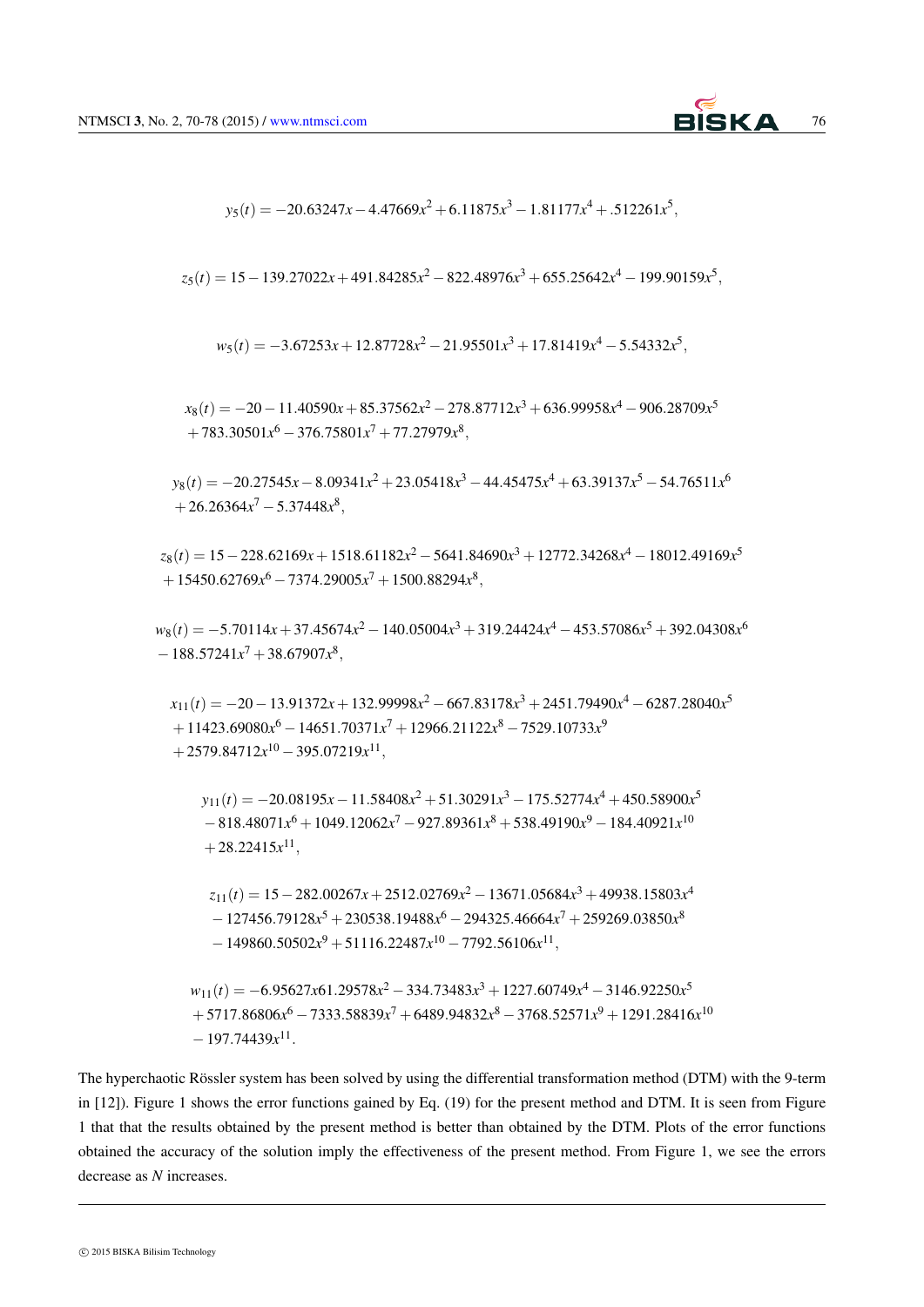

**Figure 1.** For the examples given above, (a) plot of the error functions obtained with accuracy of the solution  $x_N(t)$  for  $N = 5,8,9,11$ , (b) plot of the error functions gained with accuracy of the solution  $y<sub>N</sub>(t)$  for  $N = 5,8,9,11$ , (c) plot of the error functions obtained with accuracy of the solution  $z_N(t)$  for  $N = 5, 8, 9, 11$  and (d) plot of the error functions obtained with accuracy of the solution  $w_N(t)$  for  $N = 5, 8, 9, 11$ .

# 4 Conclusions

In this study, we have presented the Bessel collocation method for approximating solutions of the hyperchaotic Rössler system. We have demonstrated the accuracy and efficiency of the presented technique with an example. For a measure of confidence in the results, we assured the correctness of the obtained solutions by putting them back into the original system with the aid of Maple. We compare the error functions obtained by Eq.(19) for the presented method and DTM [12] for various values of*N* in Figure 1. It is seen from Figure 1 that the results obtained by the present method is better than that obtained by the DTM. Also, it is seen from Figure 1 that the errors decrease as *N* increases. Plots of the error functions show that our scheme an accurate and reliable technique for the nonlinear hyperchaotic Rössler systems of ODEs. The approximate solutions of the system (1) by the suggested method can be found easily in shorter time with the computer programs such as Matlab, Maple and Mathematica. The computations associated with the example have been performed on a computer by help of a computer code written in Maple.